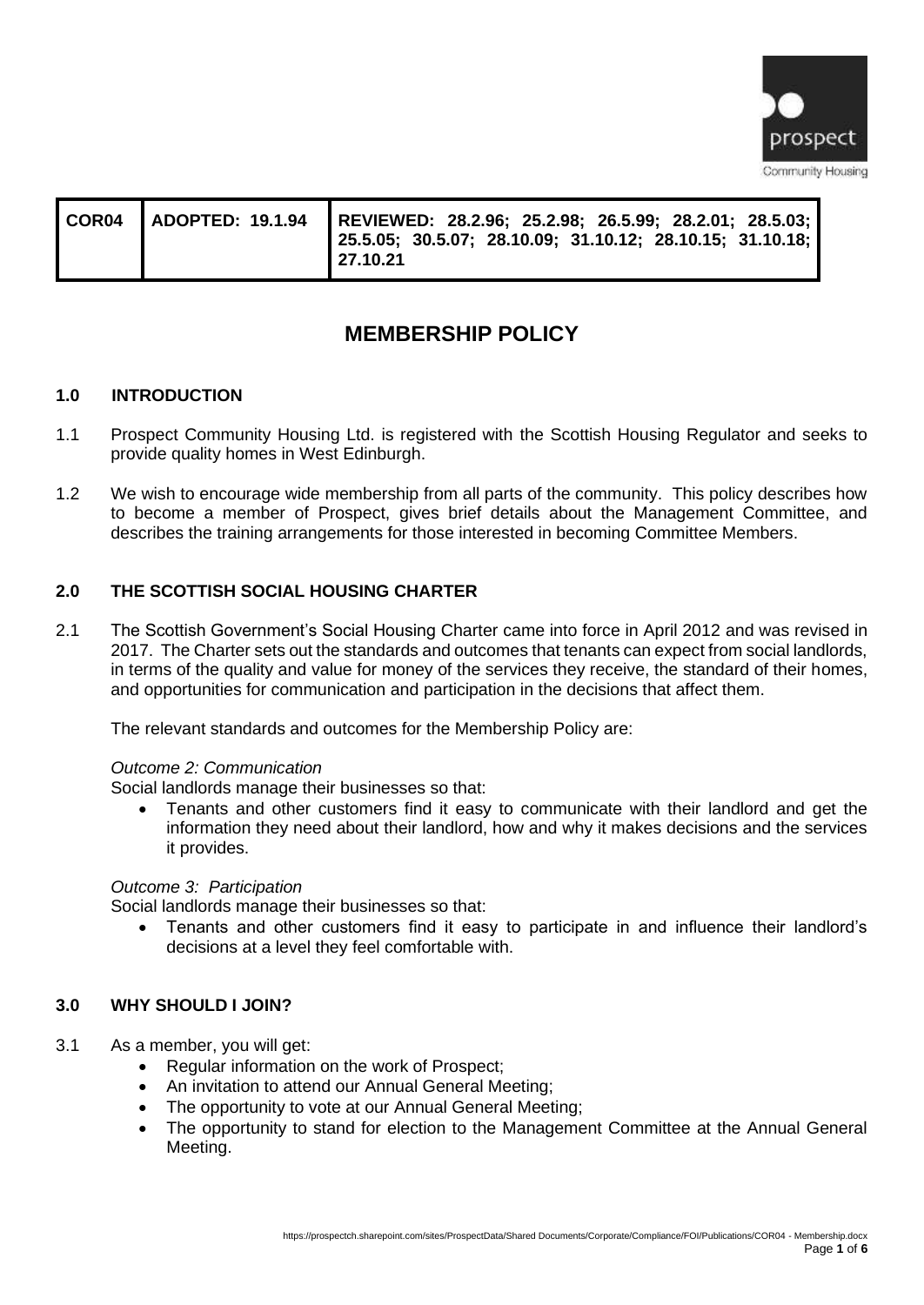3.2 Members can help us to achieve our vision of providing homes and building communities together and will be part of an organisation which is actively working to improve living standards and conditions in West Edinburgh.

#### **4.0 WHO MAY APPLY?**

- 4.1 You may apply to join Prospect Community Housing if you are over 16 years old and:
	- − are a tenant of Prospect, *or*
	- − live elsewhere in the West Edinburgh area, *or*
	- live outside West Edinburgh, but have a genuine interest in the work of, and/or have skills which could benefit Prospect;

 *and*

you do not have any recent or current interests which could conflict with your membership of Prospect.

#### **5.0 HOW DO I APPLY?**

- 5.1 To apply for membership, you should visit or contact our office to obtain an Application Form and background information about Prospect.
- 5.2 The cost of lifetime membership is £1.00. The completed Application Form should be returned, along with the £1.00 fee, to Prospect Community Housing.
- 5.3 Your application will be considered at the next available meeting of our Management Committee, and you will be advised of their decision as soon as possible after that meeting.

#### **6.0 ANNUAL GENERAL MEETING**

- 6.1 Our Annual General Meeting is held in September each year. At the A.G.M. a report on the previous year's activities is given, the Annual Accounts are presented, and elections are held for vacancies on the Management Committee.
- 6.2 Every member of Prospect may attend the A.G.M. to take part in the discussions and be involved in the elections for the Management Committee.

#### **7.0 MANAGEMENT COMMITTEE**

#### **Membership**

7.1 Our affairs are run by a Management Committee of up to 15 Members. Any Prospect member may be nominated for election to the Committee, in accordance with the nomination procedures circulated before each Annual General Meeting. We wish to encourage a wide representation on the Committee from all areas of the Community.

#### **Meetings**

7.2 The Management Committee normally meets monthly (except for July and December).

The Management Committee is supported by Working Groups who meet as required to make recommendations on specific areas of work.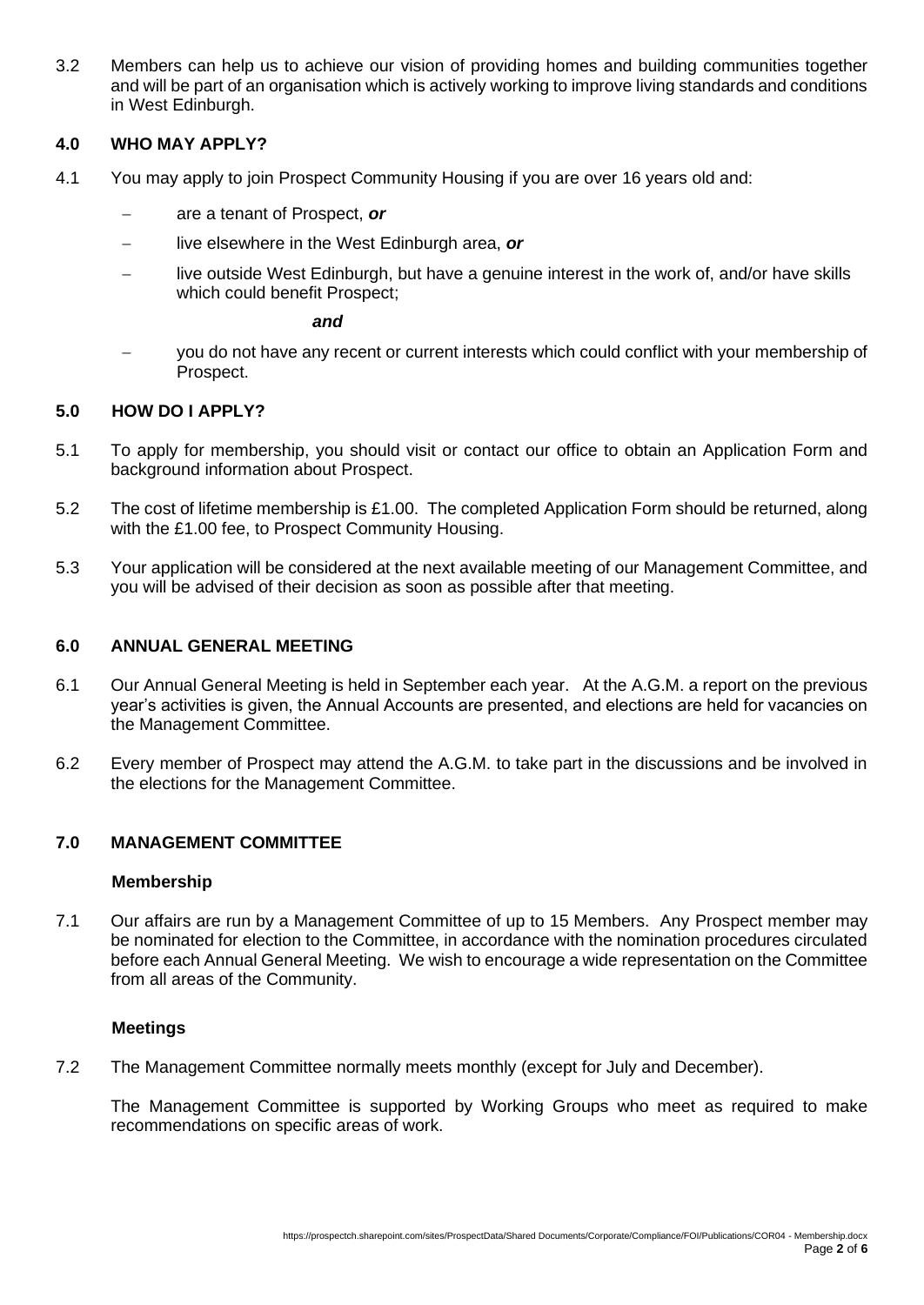#### **Elections**

7.3 At each Annual General Meeting, one third of the Management Committee stand down but are eligible for re-election without nomination. Any other Member may be nominated for a vacancy on the Committee. The nomination and appointment procedure is explained in the information sent to every member before the A.G.M.

#### **Office Bearers**

7.4 At their first meeting after the A.G.M., the Management Committee elect a Chairperson, Vice-Chair, Secretary and Treasurer.

Given their important responsibilities, the following positions are normally only open to those who have been Management Committee Members for the minimum periods shown:

| Chairperson                          | 2 years |
|--------------------------------------|---------|
| Vice Chair, Secretary, Treasurer and |         |
| <b>Chair of Sub-Committee</b>        | 1 year  |

#### **Co-opted Members**

- 7.5 The Management Committee may co-opt individuals onto the Committee for up to one year. They may include individuals from outwith the West Edinburgh area and need not be members of Prospect. The maximum number of co-opted members will be one-third of the maximum size of the Committee.
- 7.6 Co-optees may be invited in order to balance the membership of the Committee in terms of gender, experience, skills, etc., or to give the Committee access to group(s) with whom Prospect is working, or with whom we wish to work in future.
- 7.7 The procedure for Co-option will be:-
	- after each A.G.M., or at other times as appropriate, Committee Members, assisted by the Director, will seek to identify gaps in the balance or knowledge of the Committee;
	- once the Committee has agreed on the gaps to be filled, they will seek to recruit suitable persons to fill them, by personal contact, advertising, etc.
	- the Chairperson and Director, or another office-bearer in place of the Chairperson, will meet informally with prospective Co-optees, and then put a recommendation to the Management Committee, who will decide if a formal invitation is to be issued to the individual.

#### **Training**

- 7.8 Training may be provided to Members who may be interested in standing for election to the Management Committee in the future.
- 7.9 In order to develop and maintain their skills and knowledge, Management Committee Members are expected to attend the following minimum number of training sessions each year:

| New Members                | Induction training, and at least 3 sessions |
|----------------------------|---------------------------------------------|
| <b>Experienced Members</b> | At least 3 sessions                         |

Full details are contained in the policy entitled "Committee Members Training and Development", copies of which are available from our office.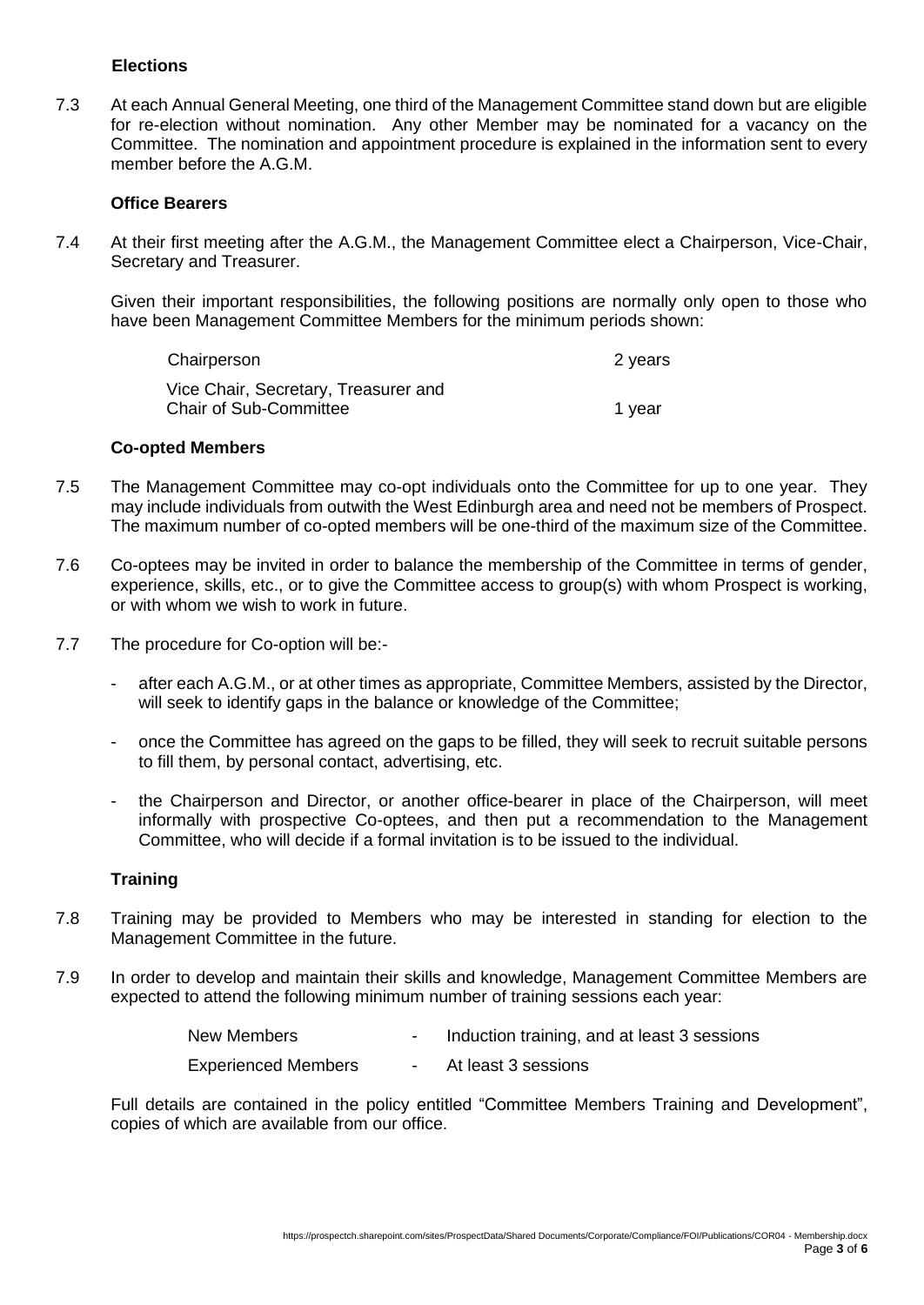#### **8.0 IMPLEMENTATION AND REVIEW**

- 8.1 Attendance at Committee meetings is recorded and reported on annually to the Management Committee at their September meeting.
- 8.2 Attendance at Committee training sessions is recorded and reported annually to the Management Committee at their September meeting.
- 8.3 The list of current Members is updated following the approval of each application. The list is formally reviewed by Management Committee each March and October.
- 8.4 The Director is responsible for ensuring that this policy is implemented and will ensure that the Management Committee reviews this policy at least every three years.

Reviewed by the Management Committee on 27 October 2021

Next review due by: October 2024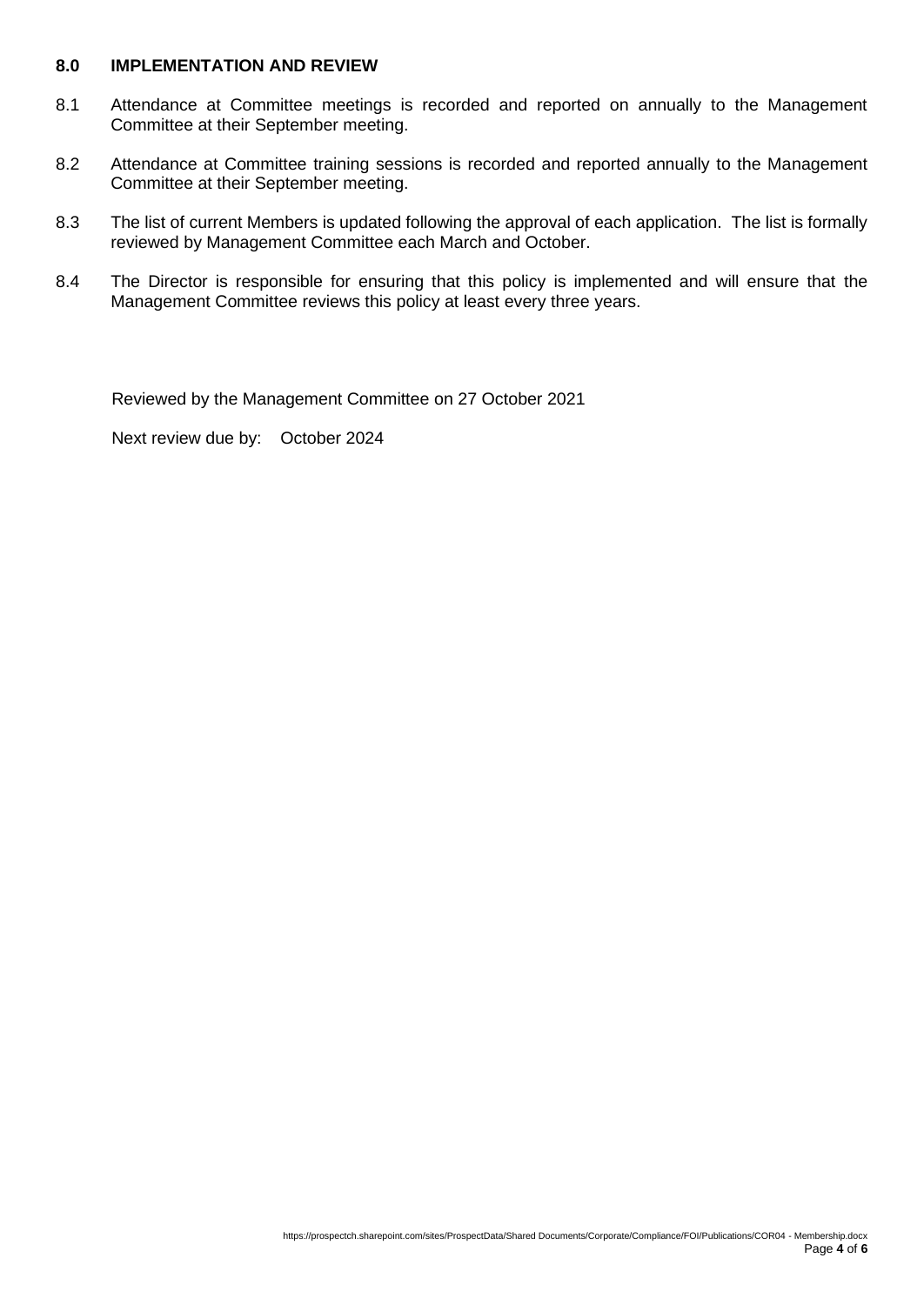# **APPLICATION FOR MEMBERSHIP OF PROSPECT COMMUNITY HOUSING**



| <b>NAME:</b>                                            |                                                                                                                                          |                    | <b>COLLINATION HARASHIN</b> |
|---------------------------------------------------------|------------------------------------------------------------------------------------------------------------------------------------------|--------------------|-----------------------------|
| <b>ADDRESS:</b>                                         |                                                                                                                                          |                    |                             |
| <b>TEL NO:</b>                                          |                                                                                                                                          | <b>MOBILE NO:</b>  |                             |
| <b>EMAIL ADDRESS:</b>                                   |                                                                                                                                          |                    |                             |
| <b>DATE OF BIRTH:</b>                                   |                                                                                                                                          | <b>OCCUPATION:</b> |                             |
| <b>PREFERRED</b><br><b>METHOD OF</b><br><b>CONTACT:</b> | <b>TEXT / EMAIL / POST</b> delete as applicable<br>(Where possible we will communicate with you using your preferred method of contact.) |                    |                             |

**Why do you wish to become a member?**

**Outline any relevant skills or knowledge you may have:**

**Outline any involvement you have with other organisations, community or housing groups:**

| <b>DECLARATION:</b> |
|---------------------|
|---------------------|

I attach the sum of £1;

I agree to abide by the Rules and Policies of Prospect Community Housing (a copy of which are available for inspection at Prospect's registered office);

I understand that I may withdraw from Prospect Community Housing by giving the Secretary one month's notice in writing of my intention to do so;

I understand that my membership fee is non-returnable in these circumstances;

I understand that membership of Prospect Community Housing will not place me on any waiting list for housing by Prospect.

| <b>SIGNED:</b> |  | <b>DATE:</b> |  |
|----------------|--|--------------|--|
|----------------|--|--------------|--|

Please hand in or send the completed application form together with the sum of £1 to The Secretary, Prospect Community Housing, 6 Westburn Avenue, Edinburgh, EH14 2TH. The application will be considered by the Committee at its next meeting or as soon thereafter as practicable. If the application is approved the name of the applicant will be entered in the register of members and one share in Prospect Community Housing will be issued to the applicant. Shares carry no right to interest, dividend or bonus and shall not be held jointly.